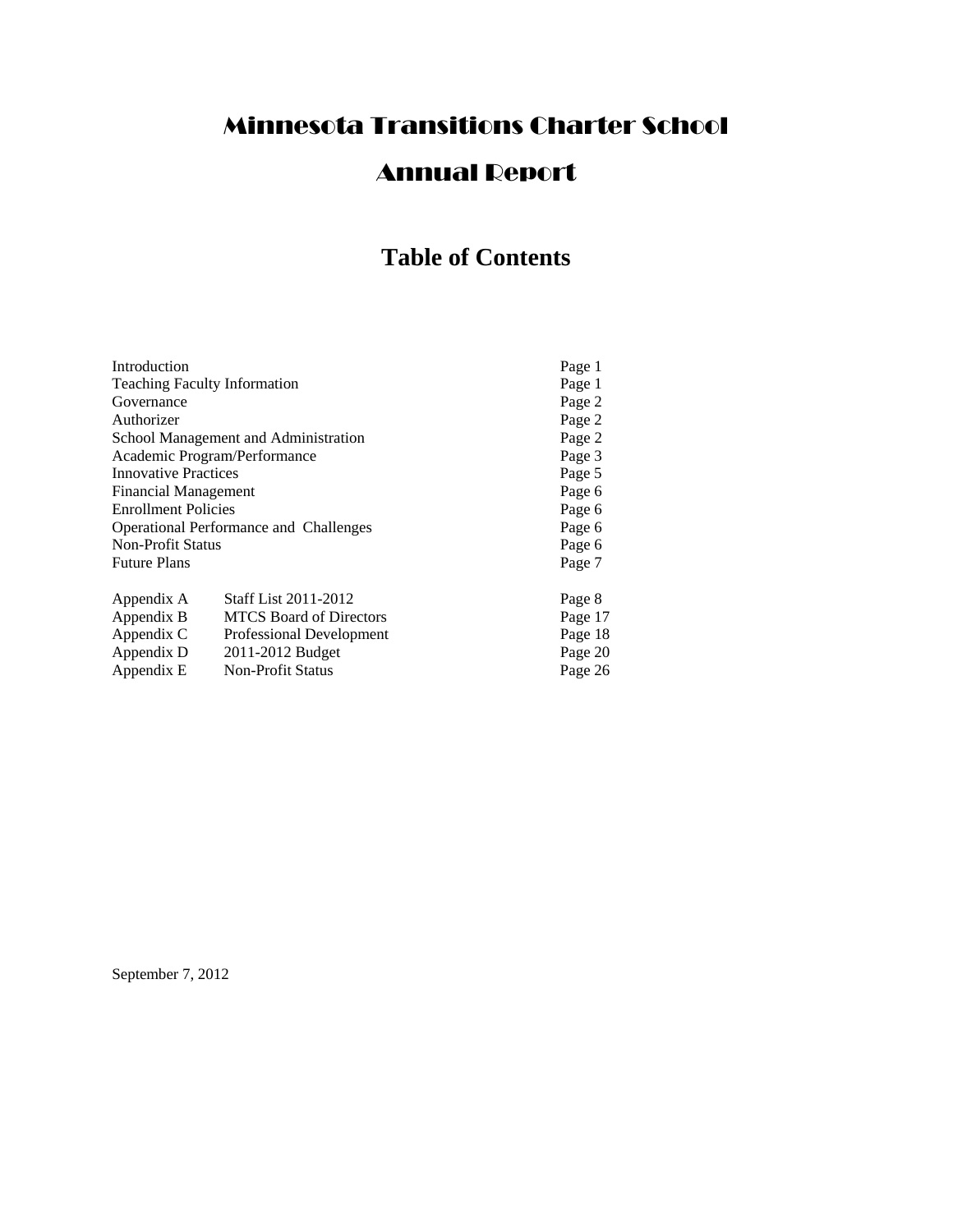# **Introduction**

Minnesota Transitions Charter School (MTCS) has successfully completed its fourteenth year of operation with 3,280 students and its fifteenth graduation. We are submitting for following information as our Annual Report.

#### *Mission*

*Forging partnerships among students, businesses, community and families to help each learner make the transition from school to career/postsecondary and meet the responsibilities of a changing future.* 

MTCS opened in the summer of 1996 as a K-12 school. The school opened with approximately 90 students. Since then MTCS has expanded its programming to include an Alternative Learning Program, a sober school for high school students and two on-line programs.

#### *Student Demographics/Attrition*

MTCS serves an inner city population of students from the city of Minneapolis. During the 2011-2012 school year MTS provide education to  $3280$  students (October 1<sup>st</sup> count). Students of color comprise 40.1% of the student population. Over 60% of MTS students qualified for free/reduced priced lunches. MTS provides Special Education services to 12% of all students in grades K-12.

Ethnic Breakdown:

African American: 28.1% Hispanic: 6.2% Caucasian: 59.9% Native American: 3.9% Asian: 1.9%

The student gender breakout is 52% males in grades K-12 and 48% females in grades K-12.

The total number of students who received services from MTCS was 7,532. The total number of ADMs for the 2011-2012 was 2,781. MTCS has a high transient population due to 40% of the families being homeless. The online programs attract a high number of students but 50% do not finish their courses.

#### **Teaching Faculty Information**

Enclosed is a list of staff members for the 2011-2012 school year (Appendix A). MTCS staff turnover rate at the end of the 2011-2012 school year was 7%. This percent is higher than the previous year of 5% turnover. This was due in part to the increase of staff to serve the growing population. Some staff had contracts that were not renewed due to the changes made in programming or for poor performance. Two staff members who were deployed to Afghanistan in May 2011 returned to MTCS in June 2012. One of these staff members resigned to take an Assistant Principal job with the US Department of Defense. Due to the expansion of the Banaadir Leadership Academy MTCS has hired additional staff for the 2012-2013 school year. At the end of the 2011-2012 school year a member of the MTS High School passed away unexpectedly.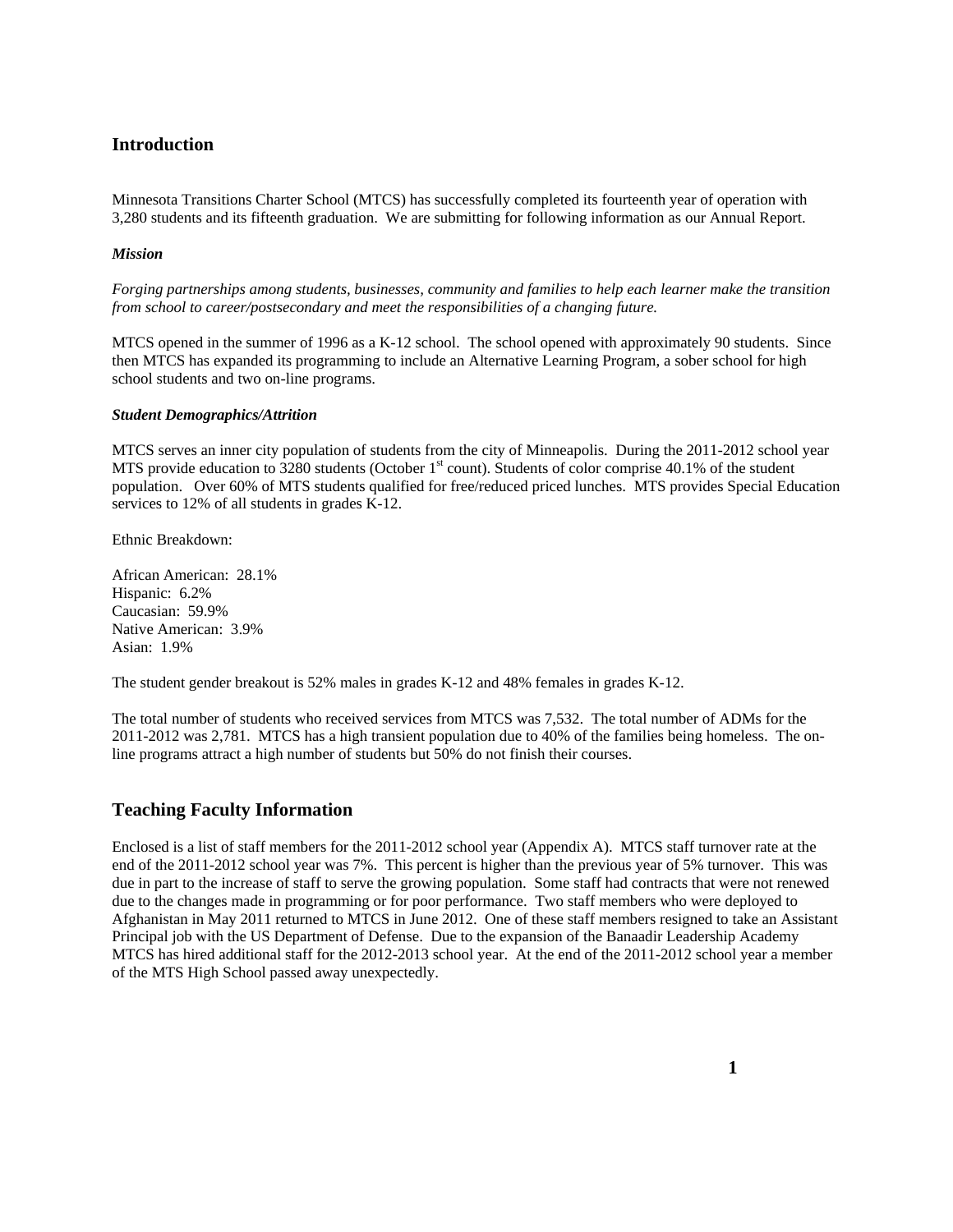# **Governance**

Board members are elected in an annual meeting held every February. The annual meeting took place on February 29, 2012. The MTCS Board of Directors consists of nine members, five are teachers, one parent, one staff member and two are community partners. A list of Board members is included (Appendix B). At the annual meeting the Chair of the Board and the Superintendent report on the progress of MTS to the parents, staff and community. During this meeting the LEA representative for ESEA is elected by the school community. A parent survey is also available at this meeting. Over 300 families attended the annual meeting in February.

During the 2011-2012 school year the Board met the third Thursday of every month. A quorum was present at each meeting. The average attendance of Board members included eight out of the nine Board members present at every meeting. In February the Board welcomed two new members and one incumbent. One of the members was a licensed teacher and two were parents of MTCS students. Attached is the list of the Board members who are the current members. Currently seven members are serving as board members. A licensed teacher left the board as the board member was no longer a teacher at MTCS. The other board member resigned. The Board of Directors will appoint new members this fall. Another election will take place in February 2013.

All board members have received training in the required areas by School Business Solutions prior to the 2011-2012 school year. The two new board members were trained by Booth and Lavorato in April 2012. One of those board members has since resigned.

# **Authorizer**

MTCS is sponsored by Pillsbury United Communities. MTCS began its partnership with PUC in 2004 and was been renewed by PUC in June 2011. The contract renewal date is June 2014. Katie Kohn is the liaison for PUC. She can be reached by email: kohnk@puc-mn.org. PUC has offered a number of opportunities for charter schools including conferences that may be of interest to charter school staff, field trip opportunities for students and ongoing meetings for the charter schools they sponsor. PUC meets monthly with the directors of the charter schools sponsored by PUC. Ms. Kohn attended the MTCS August 2011 Board meeting and has made a site visit to the school. Ms. Kohn made site visits to all programs during the 2011-2012 school year.

Each month MTCS sends the board minutes and agendas to PUC. The monthly financial report is also sent. PUC asks for monthly updates on program issues and/or challenges. These reports are given at the monthly directors' meeting.

#### **School Management and Administration**

MTCS is unique in that there are a number of programs within the charter school. Anthony Scallon was the Superintendent of MTCS. He is a founder of the school and is a licensed administrator. Mr. Scallon was assisted by Deputy Superintendent of Curriculum and Instruction Mary Funk and Deputy Superintendent of Administration and Human Resources Patricia Brostrom. Ms. Funk is a licensed administrator and Ms. Brostrom has completed the requirements for administrative licensure and is currently completing a doctorate in educational leadership. In April 2012 Mr. Scallon resigned as Superintendent. Ms. Brostrom has been named as Interim Superintendent.

Each MTCS program has its own director. Each director is required to participate in staff development to strengthen their leadership schools. A list of administrators is attached along with professional development plans for those who are not licensed. (Appendix C)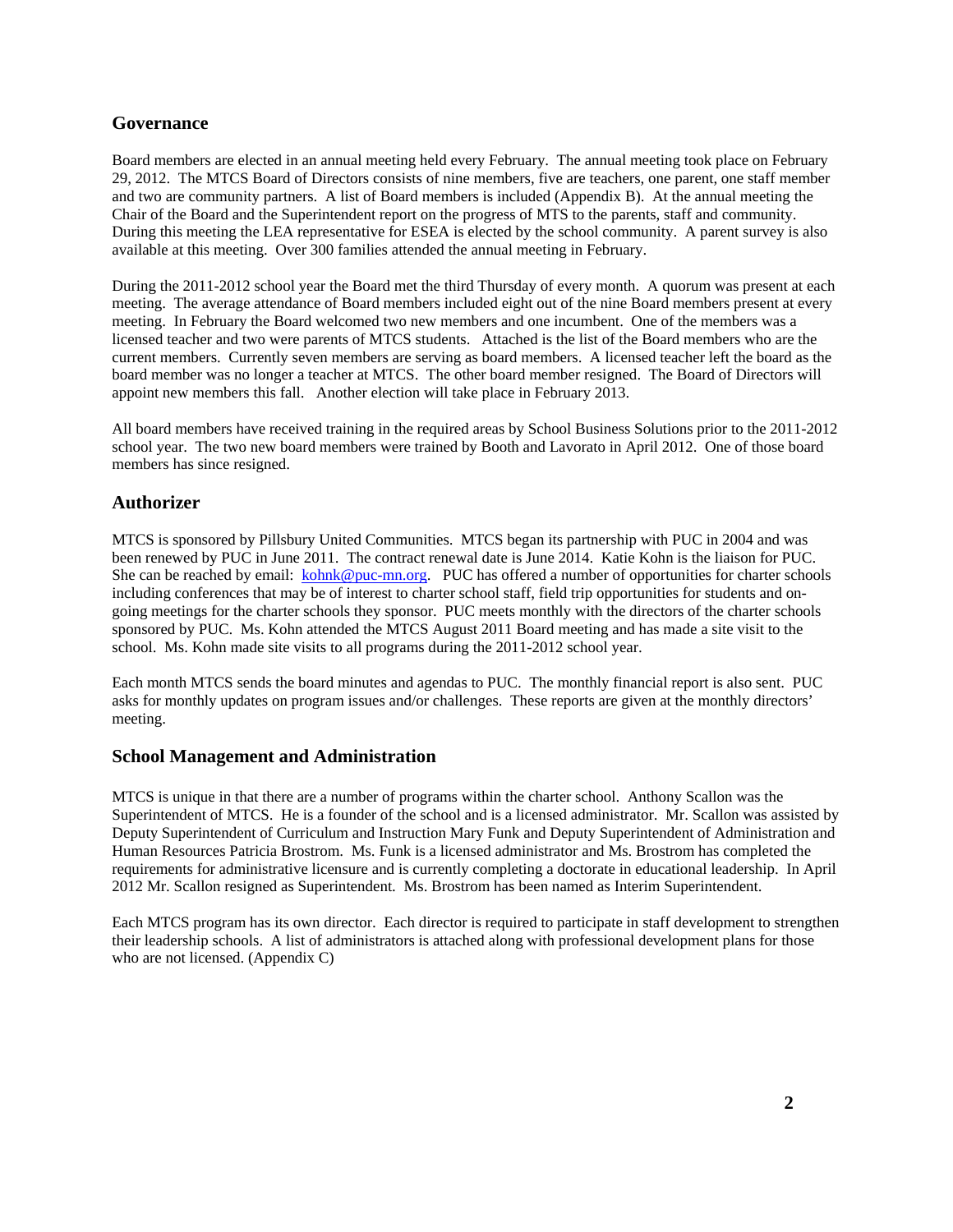#### **Academic Program/ Performance**

Minnesota Transitions Charter School is located in Minneapolis. Out of the K-12 enrollment of 3280 students, 60% of them qualify for free and reduced lunch. Most of the students who did not qualify for free/reduced lunch were enrolled in the on-line programs. Many of the students in the seat-based programs come from disadvantaged homes and benefit little from parent support with their education. MTCS student population is transient and has difficulty persevering with academic adversity. A considerable percentage of our high school students come to school are behind in credits. Frequent visits are paid to the school by parole officers and social workers. Our students are survivors and have a great capacity for learning if positive relationships are built by all staff members. They achieve better in small classrooms and do well in our career academies offered at the high school level. They are all spirited and are a privilege to work with.

MTCS is aware of the issue of low parent involvement and has a family liaison makes home visits to improve school parent relationships and also encourages parents to visit their child's school. The elementary hosts parent nights (Title One) two times each year. Families are invited for dinner and family activities related to reading and math are provided for all. It is always a huge success and over 60 % of the parents attend. Parent teacher conferences are not attended as well as the parent nights. Middle school parents attend parent teacher conferences at about 50 % and the high schools range from 10-15% attendance. Parents have access to students' grades and attendance on line through our student management system but few families have the opportunity to access the program because they don't have the internet. With success the high school holds one of their parent teacher conference up North at the Boys and Girls club as to accommodate parents with issues of transportation.

Many of our middle school and high school students have attended several schools before they enroll at MTCS. This lily padding from school to school causes our students to arrive at MTCS with fractured skills. It is important and a commitment to assess what our students already know and accelerate their learning in order to get them up to grade level or above.

Over 90% of the students of MTCS in seat based programs who are enrolled in grades 6-12 qualify for free and reduced lunch. Their homes are often void of encouragement to succeed in school. Parole officers are frequent visitors at the school. A student survey completed this fall indicated that over 80 % of the students plan to attend college after graduation. This indicator demonstrates a gap between the students' perception and the rate of their achievement.

Academic interventions would allow for students who are missing assignments or who have homework to get their work done and not have to worry about it when they get home. As cited above most of parents are unable to help students with their homework and therefore the teachers are limited to what they can assign.

MTCS has a good relationship with many community members and will continue to expand partnerships. The array of options for students includes both academic and enrichments. MTCS has put a significant time and money in the core areas of reading and math. With the emphasis on the cores it has limited the schools to provide any after school programming and elective classes which would develop students for the  $21<sup>st</sup>$  century and increase school spirit and community connectedness.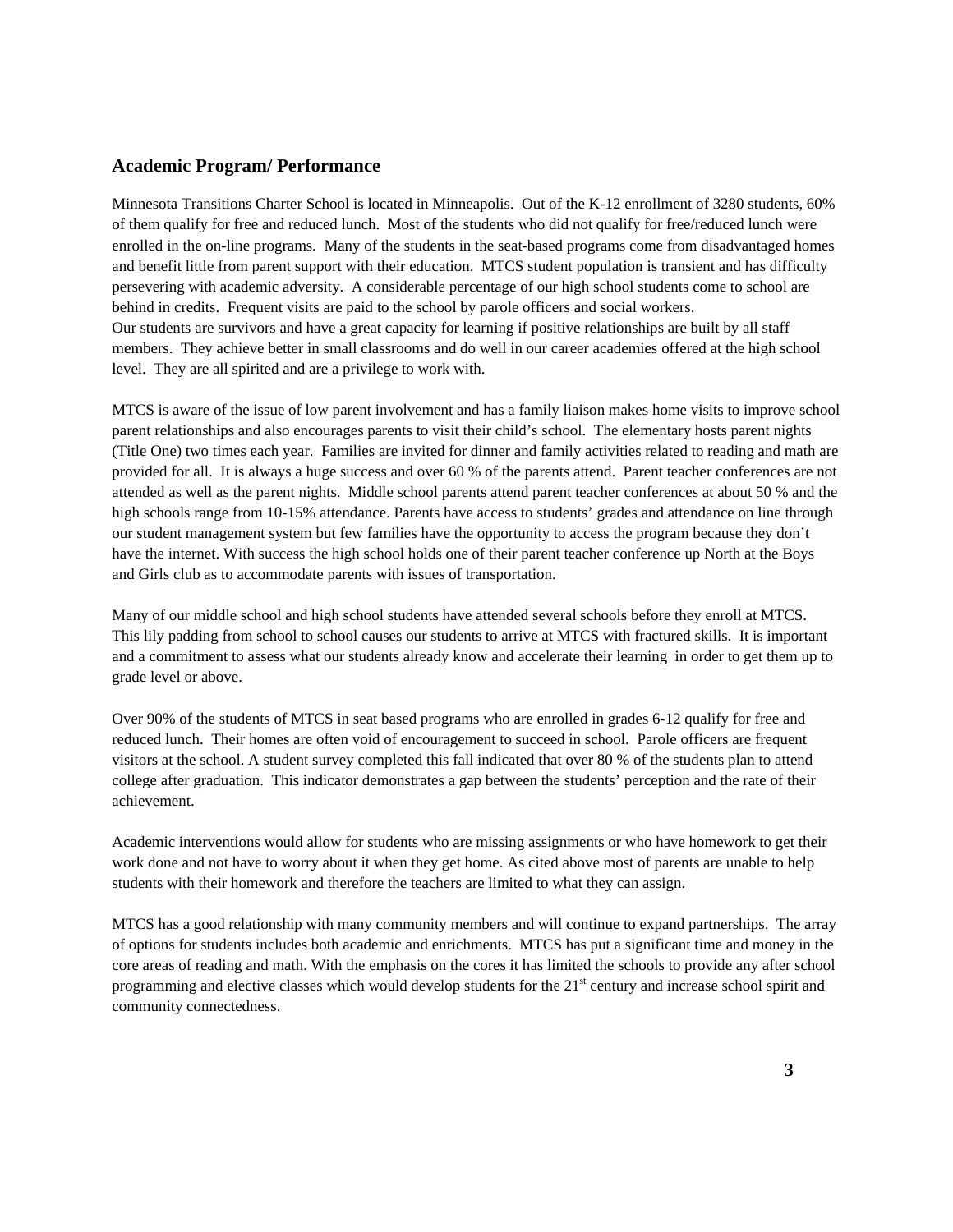All seat based students are tested in the fall using the NWES (MAPS test) for grades 3-10 in reading and math. The Qualitative Reading Inventory is given to all students in grades 1-10 and a pre-test for math is given to all students. This in addition to other factors provides information to teachers to place students in the appropriate classes and also to supply supplemental services to students in need which includes but is not limited to Title services, ELL services and Special Education services.

As documented on the MAPS test the percentage of students who took the test in the fall and also in the spring was 56% in reading and 43% in math. . MTCS is able to accelerate students learning who are enrolled and attending our school as documented by the growth scores on the MAPS test but the scores do not necessarily reflect proficiency on the MCA scores.

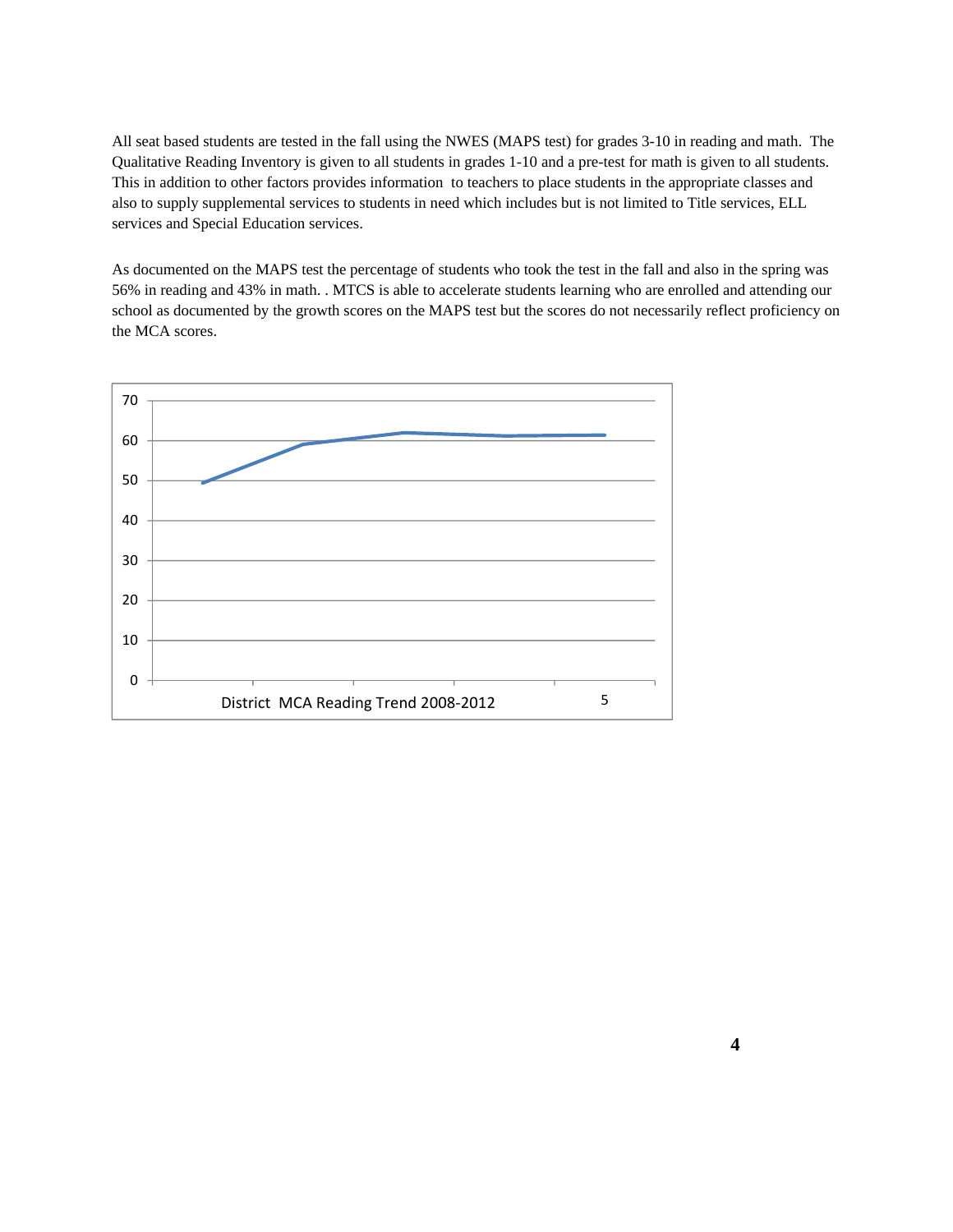

# **Innovative practices**

Career Academies and City as a School programs offer students credits towards graduation and priceless experience with preparing for the careers and post-secondary options. Currently we have a CNA program, Trades Academy, Digital Media Academy and Sports Academy. City as a School provides internships for students to explore career interests while earning credit towards graduation.

 MTCS will provide job and career training for 100+ students during the summer session and 100 students during the core school year through continued partnerships with the Minneapolis Employment and Training Program (METP, the Employment Action Center ( EAC), Tree Trust and Youth Build which is a federal on the job training program for students aged 17-21.

 This year each program has developed and implemented an intervention program which addresses a systematic approach to deal with chronic misbehavior and academic failure. The plans are systematic and designed to address each programs unique needs.

 As mentioned before MTCS continues to use the North West Evaluation Assessment for grades 2-12 in both areas of reading and math. The QRI (Qualitative Reading Inventory) is administered for students  $1\times10^{th}$  grades.

 Professional Learning communities will analyze data from student monitoring sheets each month and make programming changes when necessary. All staff participates in PLC meetings each week for 60 minutes. All discussion and topics are related to student learning. Each month building directors will meet with teacher (core content area) and review student progress as documented on the student monitoring sheets. Teacher walkthroughs are completed each week. Administrators provide feedback to teachers immediately.

 All administrators are encouraged to act as instructional leaders not just building managers. Two professors from the University of Minnesota meet with all administrators every other month to educate all of us how to effectively evaluate staff and hold crucial conversations.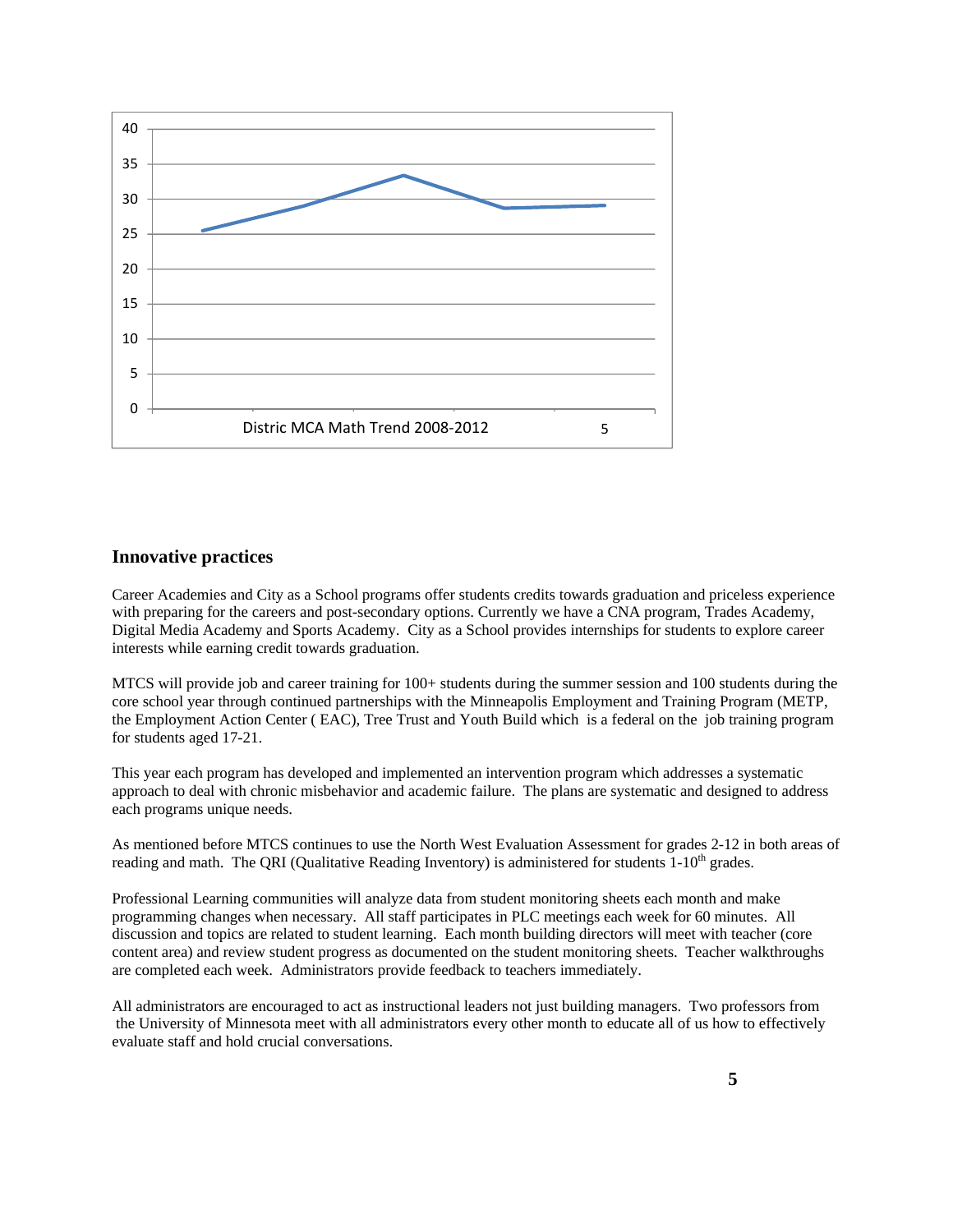#### **Financial Management**

MTCS continues to improve the processes for business management and financial review. The financial audit for FY2011 indicated a positive fund balance. MTCS is currently in the process of the financial audit for FY2012. The audit had no material weaknesses or other findings. A copy of the report was sent to MDE and PUC upon completion. MTCS uses School Business Solutions for accounting and has a successful partnership with School Business Solutions. The MTCS Board approved the budget for the 2011-2012 school year at the May 2011 board meeting. The budget was revised in March 2012. (Appendix D)

MTCS received the Finance Award from MDE in 2012.

#### **Enrollment Policies**

MTCS is a public charter school and accepts all students who apply to attend. When a program is full, the student is put on a waiting list until there is an opening. When a program opens a lottery is conducted. With two on line programs MTCS is able to accept students from all across the state of Minnesota.

#### **Operational Performance and Challenges**

MTCS Schools are mainly low income minority students. One of challenges is to provide the programming that will raise student learning. MTCS has used RTI as a way to raise scores. In addition, MTCS has emphasized community and parent involvement to reach out to low income minority parents.

MTCS admits many students who are behind in credits. MTCS is designing new programming including on line makeup credit in order to raise MTCS' graduation rate.

MTCS is challenged in trying to find adequate facilities for its students. MDE has approved a new facility for Banaadir Academy for the 2012-2013 school year. The program moved in August in 2012. There were challenges in getting the building ready for the first day of school. However, the new site was able to open for the first day of the 2012-2013 school year.

Like other schools, MTCS is challenged to the run its schools with the state holdback. MTCS has a 18% fund balance. In addition online vendors with large accounts have been willing to accommodate MTCS' cash flow plans and payment of outstanding bills. In addition, MTCS has established a line of credit with Franklin Bank to ensure school operations. With a holdback of 40% of state funding, MTCS has worked with Franklin Bank to establish a financial plan for the 2011-2012 school year. Franklin Bank will continue to assist MTCS with financial planning for the 2012-2013 school year.

#### **Non-Profit Status**

MTCS is registered with the Minnesota Secretary of State as a non-profit in good standing. (AppendixE)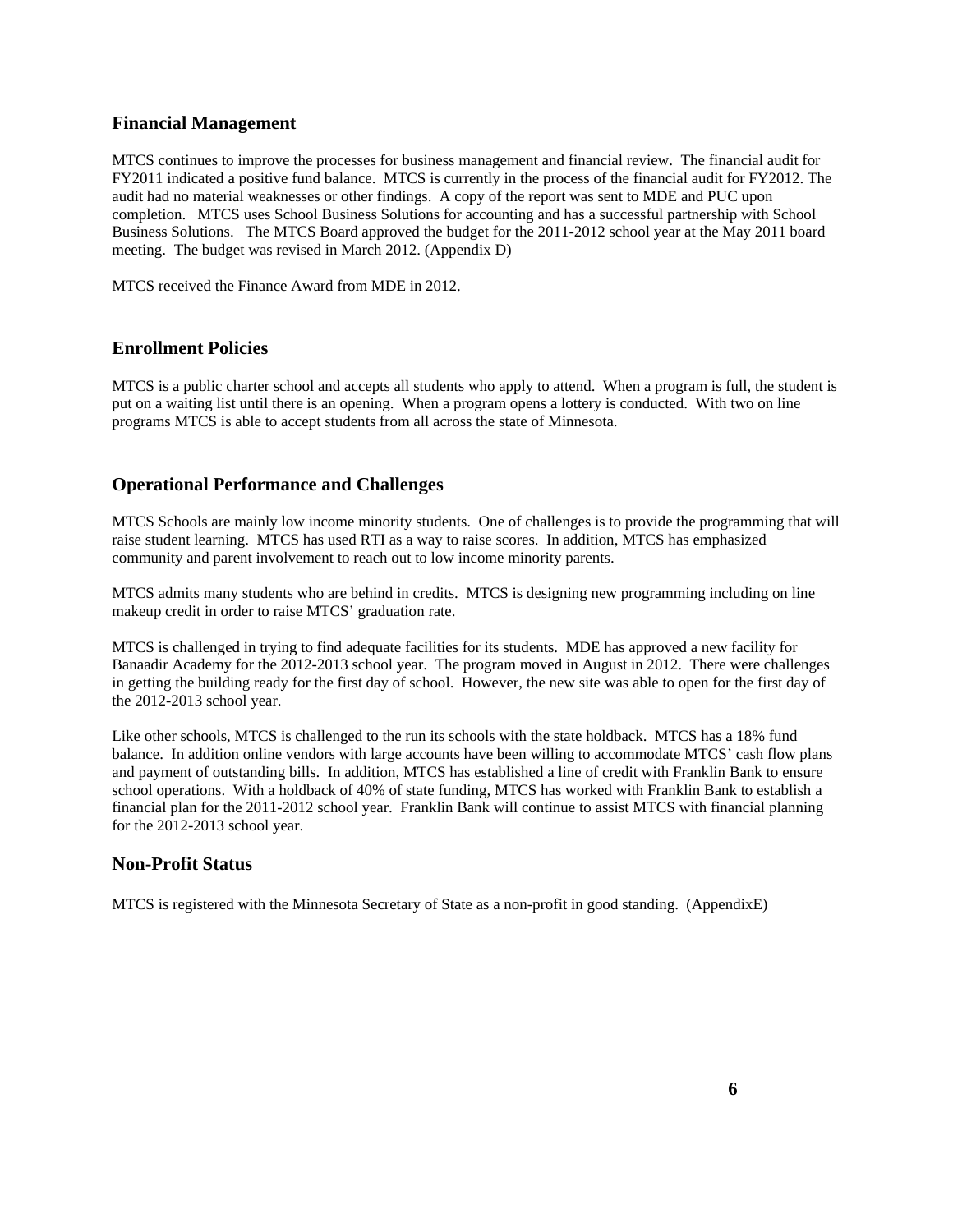# **Future Plans**

In June 2012, MDE approved a new facility for the K-8 Banaadir leadership Academy. MTCS has leased space in the building that formerly housed New Millennium Academy. MTCS moved in to this space in August 2012. This has provided the K-8 program with a larger facility and a playground.

MTCS has hired a district Career Academy Coordinator. This person will assist all programs in providing career exploration and community involvement throughout the MTCS district. The coordinator will also be responsible for monitoring the existing career academies and will represent MTCS with the Perkins consortium.

MTCS will explore the possibility of lease aid for the St. Paul Independent Study site and for the Virtual High School. Currently, leases for these spaces are being paid from the general education fund. MTCS has ended the relationship with Community Learning Project and is committed to reestablishing a comprehensive Independent Study program in the space formerly occupied by Community learning Project in St. Paul.

The holdback of 40% in the 2011-2012 school year presented MTCS with cash flow challenges. MTCS was able to stay current with vendors but was not able to provide additional services to students due to lack of funds. MTCS has planned for the holdback again this year and will not be able to fully provide for the needs of the students due to not receiving funds after February. MTCS is hopeful that the Minnesota Legislature will come up with a plan during the next legislative session that is not detrimental to students.

Respectfully Submitted,

Patty Brostrom Mary Funk Interim Superintendent Deputy Superintendent